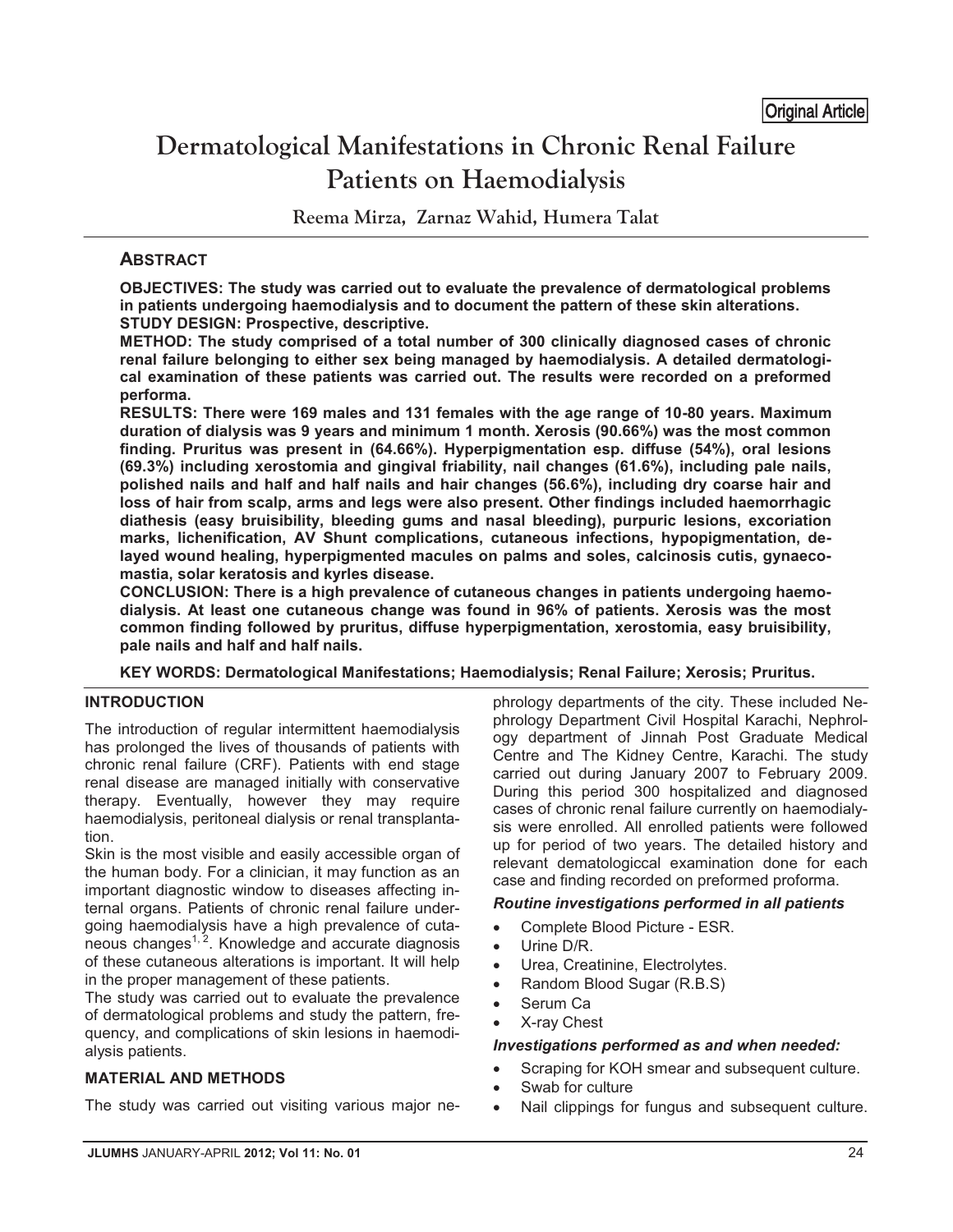Hair plucking for fungus and subsequent culture.

- $\bullet$ Skin Biopsy.
- -Liver function Test (L.F.T),
- $\bullet$ Stool D/R.
- $\bullet$ Antinuclear antibodies
- -Anti DS DNA.
- $\bullet$ RA factor.
- -Serum Lipid Profile.
- -PT , APTT

All the data were analyzed. Results were then tabulated and the dermatological problems in haemodialysis patients were evaluated.

#### *Statistical Analysis*

A database of the filled in questionnaires was developed in the EPI Info 6, a word processing database and statistical programme for public health.

The proportions (percentages) of different criteria related to a particular classification of tables were analyzed by the Chi Square test statistics to compare difference in percentages, where it was valid. For the data where expected frequency was less than 5, a yate's corrected Chi Square test was applied.

The results were considered significant where level of significance was P≤0.05, otherwise it was not significant.

### **RESULTS**

The study comprised of 300 clinically diagnosed cases of chronic renal failure being managed by haemodialysis. One hundred sixty-nine patients were males  $(56.3\%)$  with mean age of  $50.58 \pm 14.84$  years ranging from 10-80 years and 131 were females (43.66%) with mean age of  $49.82 \pm 13.63$  years ranging from 11-75 years (P=0.65). The age difference among sex was insignificant. Most of the cases (88, 29.3%) were in their  $5<sup>th</sup>$  decade of life. About 68.3% of the cases were below 60 years of age. The commonest cause of end stage renal disease was hypertension found in 118 (39.33%) patients. Other causes included diabetes in 71 patients (23.6%), chronic nephritis in 82 patients (27.33%), obstructive uropathy (bilateral renal calculi) in 17 patients (5.6%), polycystic kidney disease in 8 patients (2.6%), SLE in 2 patients (0.66%) and postpartum hemorrhage in 1 patient (0.33%). Maximum duration of dialysis recorded was 9 years i.e. 108 months, while minimum was 1 month. The frequency of dialysis was twice per week in 233 patients (77.66%) and thrice per week in 67 patients (22.3%). Dialysis was of acetate type in 98 patients (32.6%) and of bicarbonate type in 202 patients (67.3%).

On general examination anemia was found in 193 patients (64.3%), oedema was present in 13 patients (4.3%), koilonychia was a finding in 2 patients (0.66%), jaundice was seen in one patient (0.33%) and clubbing was noted in 1 patient (0.33%). Atleast one cutaneous change was found in 288 patients (96%) (95% C.I. = 89.89-98.97). Out of these, 163 (56.6%) were males and 125 (43.4%) females. The cutaneous manifestation were more common in males than females and finding is statistically significant ( $P =$ 0.001, Chi-Square = 10.03.)

Xerosis was noted in 272 patients (90.66%). Generalized xerosis was a feature in 235 patients (86.39%). It was present with scaling in 55 patients (20.22%) and with ichthyosis in 23 patients (8.45%). Pruritus was found in 194 patients (64:66%). It was of mild to moderate intensity in 184 patients (64.84%) and of severe intensity in 10 patients  $(5.15%) (P = 0.001)$ .

Hyperpigmentation was found in 163 patients (54.3%). Out of these, 84 (51.5%) were male and 79 (48.4%) female ( $P = 0.57$ ). Diffuse Hyperpigmentation was present in 162 patients (99.3%). It was localized to the arm in one patient (0.6%). Hypopigmentation was seen in 12 patients (4%). Among these, 8 (66.6%) were males and 4 (33.3%) females.

Hypopigmentation in the form of hypopigmented macules on arms was found in 8 patients (66.6%) and on leg in 3 patients (25%). One patient (0.83%) had vitiligo like lesions on legs. Hyperpigmented macules were found on palms and soles of 78 (26%) patients (95% C.I.=17.06-36.58). Out of these, 40 (51%) patients were males and 38 (49%) females ( $P = 0.72$ ). Hyperpigmented macules were seen on soles in 50 (64%) patients. They were present on the palms in 28 (35.89%) patients. Hyperpigmented macules were also seen on lower legs, shins and feet (dorsal aspect) of 6 (2%) patients (95% C.I.=0.23-7.01). Among these, 4 (66.6%) were males and 2 (33.3%) were females (P=0.56).

Among haemorrhagic complications, purpuric lesions were observed in 41 (13.6%) patients. (95% C.I.=7.21 -22.60). There were 21 (51.2%) males and 20 (48.7%) females (P=0.82). Haemorrhagic diathesis was a feature seen in 139 (46.33%) patients (95% C.I.=35.39- 57.53). Among these, 69 (49.6%) were males and 70 (50.3%) females (P=0.90). Easy bruisibility was present in 102 (73.3%) patients. Bleeding gums were found in 32 (23%) patients. Nasal bleeding was a feature present in 19 (13.6%) patients.

Cutaneous infections were present in 14 (4.6%) patients (95% C.I.=1.35-11.06). Among these, 9 (64.3%) were males and 5 (35.7%) females (P=0.13, Chi-Square = 2.29). Bacterial infections were seen in 9 (64.3%) patients. Folliculitis was present in 6 (66.6%) patients, abscess in 2 (22%) and sycosisbarbae in one (11%) patient. Fungal infections were present in 5 (35.7%) patients. These included tineaversicolor in 3 (60%) patients, tineacruris in 1 (20%) patient and tineacorporis in 1 (20%) patient.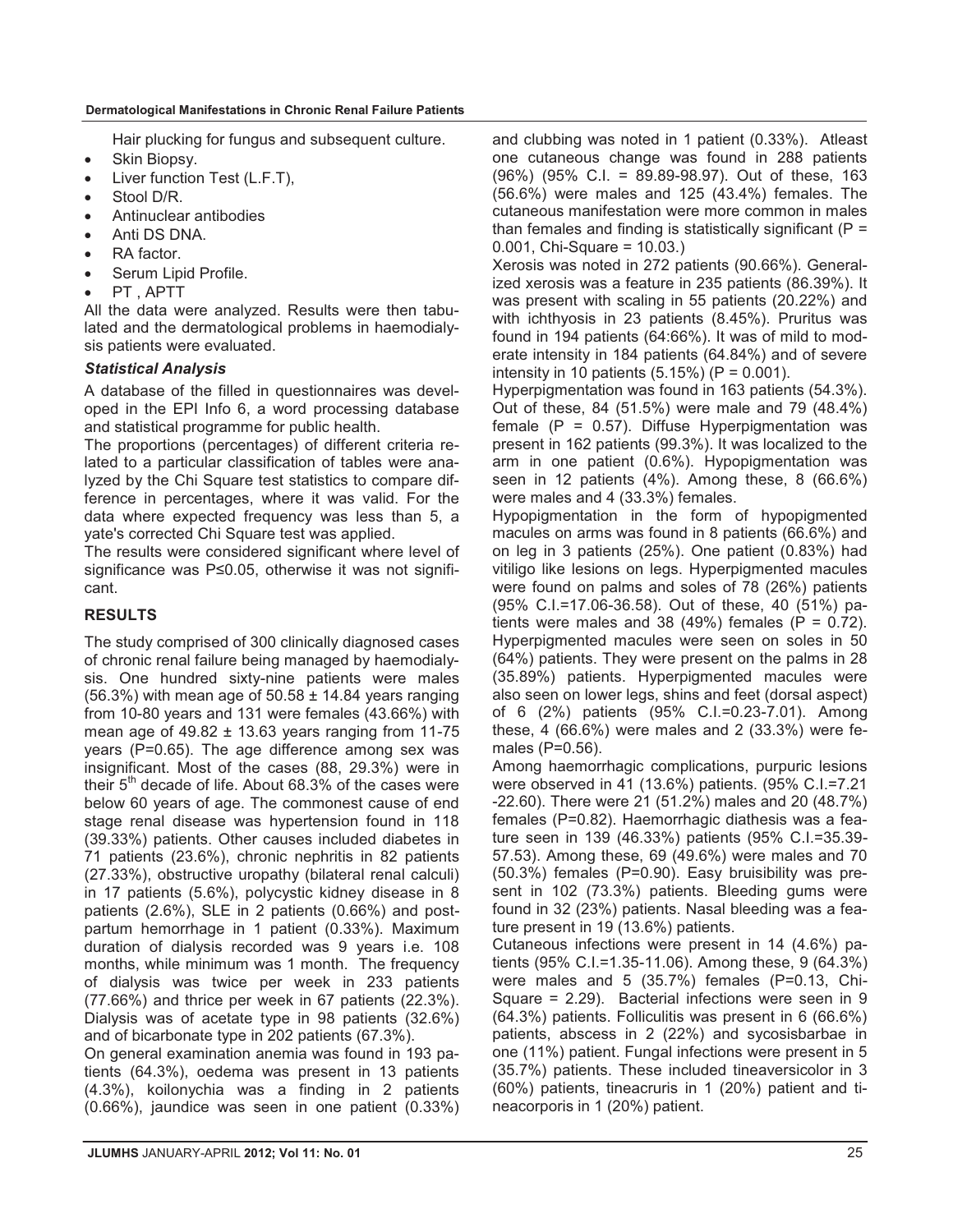#### **Reema Mirza, Zarnaz Wahid, Humera Talat**

Miscellaneous skin findings included excoriation marks seen in 40 (13.3%) patients where 19(47.5%) were males and 21 (52.5%) were females. Lichenification was present in 24 (8%) patients. 13 (54%) being males and 11 (46%) females. Wrinkles were noted in 11 (3.6%) patients. Among these, 5 (45.4%) were males and 6 (54.5%) females. Nine (3%) patients suffered from delayed healing of wounds. Gynaecomastia was a feature present in 6 (2%) patients. Calcinosis cutis was seen in 6 (2%) patients. Four (66.6%) being male and 2 (33.3%) female. Four patients (1.3%) had solar keratosis. Three (75%) were males and 1 (25%) females. Acquired perforating dermatosis - Kyrle's disease (proven by biopsy) was a feature in 4 (1.3%) patients. Among these, 3 (75%) were males and 1 (25%) female. Eczema was seen in 2 (0.66%) patients. One male (50%) and 1 female (50%). Bullous eruptions (subepidermal) were found in 1 male patient.

Oral lesions were presented by 208 (69.3%) patients (95% C.I.=58.41 -78.921). Among these, 103 (49.5%) were males and 105 (50.4%) females.  $(P = 0.84)$ . Oral lesions included xerostomia in 185 (88.9%) patients, 111 (58.7%) males and 78 (41.2%) females. Gingival friability in 32 (15.38%) patients and ulcerative stomatitis in 1 female (0.48%) patient.

Hair changes were present in 170 (56.6%) patients (95% C.I.=45.43-67.44), 68 (40%) were males and 102 (60%) females (P = 0.001, Chi-Square = 13.60). Hair was coarse and dry in 124 (72.9%) patients, 37 (30%) patients being male and 87 (70%) female. There was diffuse hair loss from scalp in 114 (67%) patients. Among these, 54 (47.36%) were males and 60 (52.6%) females. One hundred sixty (94%) patients had hair loss from arms and legs, 74 (46.25%) being male and 86 (53.75%) female.

Nail changes were seen in 185 (61.6%) patients (95% C.I.=50.47-72.06). Out of these, 115 (62%) patients were males and 70 (38%) females.  $(P = 0.001, Chi-$ Square = 28.89). Half and half nails were present in 68 (36.75%) patients, 48 (70.58%) being male and 20 (29.41%) female. Four (2%) patients had polished nails. Pale nails were seen in 177 (95.6%) patients. Among these, 86 (48.58%) were males and 91 (51.4%) females.

A-V shunt complications were seen in 77 (25.66%) patients (16.7 - 36.2) 95% C.I. Among these 47 (61%) were male and 30 (39%) female.  $(P = 0.01, Chi-$ Square =7.51). Bacterial infection at the site of A-V shunt was found in 2 (2.6%) male patients. Haematoma was found in 6 (7.8%) patients, 3 male (50%) and 3 female (50%). Aneurysms were a feature in 69 (89.6%) patients. Among these 39 (56.5%) were male and 30 (43.4%) were female.

#### **DISCUSSION**

In chronic renal failure, there is an irreversible deterioration in renal function. The resulting impairment of the excretory, metabolic and endocrine functions of the kidney leads to the development of the clinical syndrome of uraemia. The aim of all renal replacement techniques including haemodialysis $3$  is to mimic the excretory functions of the normal kidney. These include excretion of nitrogenous wastes, maintenance of normal electrolyte concentrations and extracellular volume.

There is a high prevalence of cutaneous changes reported in patients undergoing haemodialysis<sup>1,2</sup>. In our study, at least one cutaneous change was found in 96% of the patients (P=0.001, Chi-Square = 1.0.03). A study was conducted on "The prevalence of dermatological problems among patients on haemodialysis or peritoneal dialysis" in the University of Puerto Rico School of medicine<sup>4</sup>. This study showed cutaneous changes in 100% of the patients.

Xerosis was the most common finding in our study. It was present in 90.6% (P=0.001) of the patients. The factors that probably contributed to xerosis included, a reduction in size and functional abnormalities of eccrine sweat glands<sup>5, 6</sup>, high doses of diuretics and alteration of vitamin A metabolism.

Pruritus was one of the most frustrating and disabling finding in these patients. It affects 50-90% of patients undergoing haemodialysis  $7, 8$ . It was present in 64.6% (P=0.001) of our patients. The incidence in Puerto Rico study<sup>4</sup> was 63% (P>0.72-n.s), being more prevalent in haemodialysis than peritoneal dialysis patients. A number of factors were responsible for pruritus. These included dry skin, inadequate dialysis<sup>9</sup>, anae $mia<sup>10</sup>$ , peripheral neuropathy<sup>11</sup>, uraemic toxins, and secondary hyperparathyroidism.

Pigmentary disturbances especially diffuse hyperpigmentation was a common feature. It was found in 54%  $(P = 0.57 \text{ n.s})$  of our patients. In Puerto Rico study, the incidence was 70%  $(P< 0.006)^4$ . The disturbances were seen equally in haemodialysis and peritoneal dialysis patients. It was probably due to retention of chromogens and increased melanogenesis in epidermis due to impaired renal processing of melanocyte stimulating hormone. Hyperpigmented macules on palms and soles were present in 26% (P=0.72 n.s) of our patients. Hypopigmentation in the form of hypopigmented macules approximately 1 x1cm, were present on arms and legs. Besides, 1 patient with vitiligo like lesions was also seen. Hypopigmentation was however not a very common feature. It was present in only 4% of our patients.

Abnormal hemostasis, characterized by a tendency to abnormal bleeding and bruising was also seen. Purpuric lesions were found in 13.6% patients. Tendency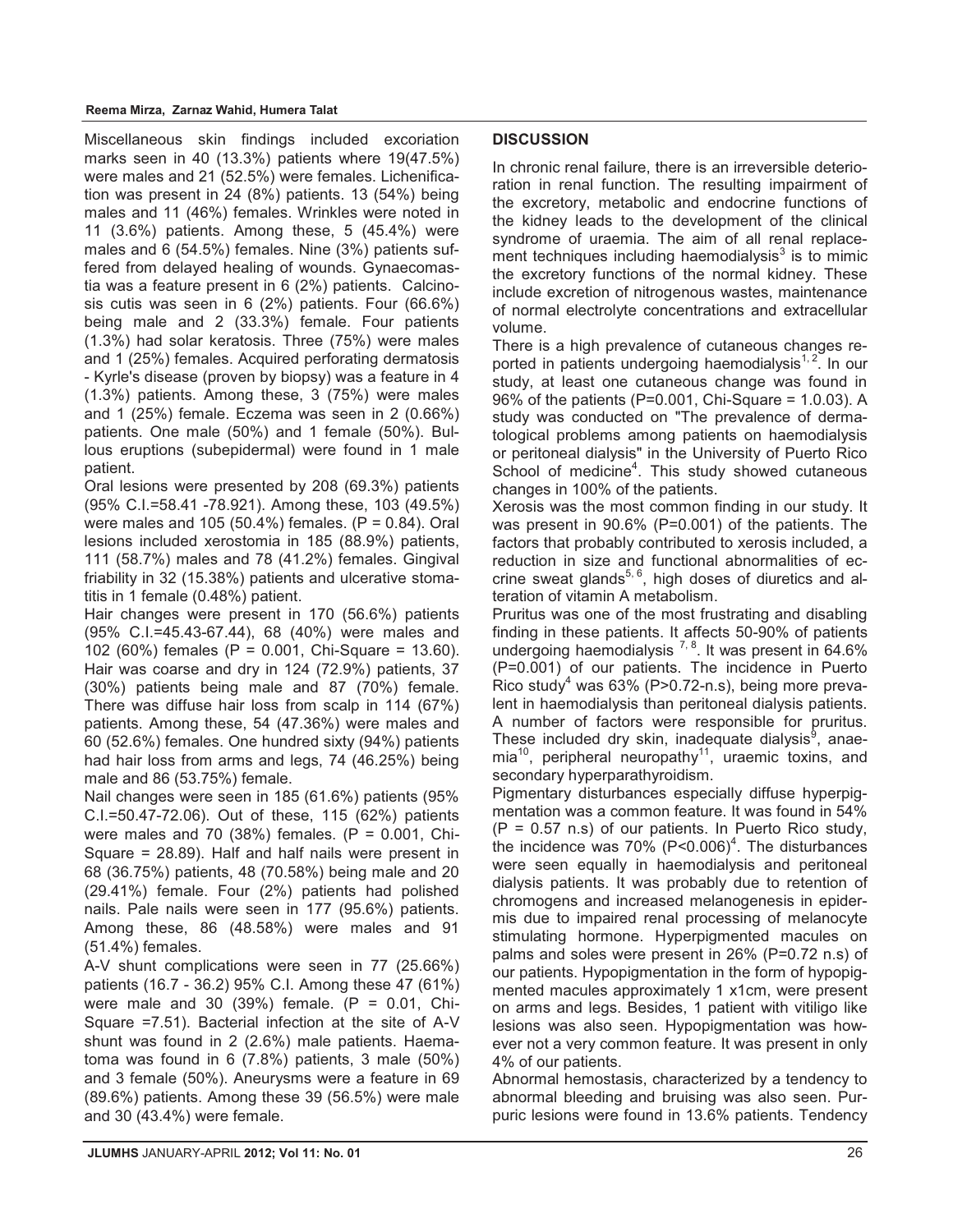to easy bruisibility, bleeding gums and nasal bleeding was a feature in 46.3% of our patients. It was observed that easy bruisibility and increased skin fragility were worse, the longer the patient was on dialysis.

These patients are therefore, more prone to infections<sup>12</sup>. Staphylococcus Aureus is a major cause of morbidity in haemodialysis patients. In our study, 4.60% (P=0.13, Chi-Square = 2.29) of patients suffered from different bacterial and fungal infections. Gynaecomastia was seen in 2% of patients. Acquired perforating dermatosis was present in 4 patients (1.3%). It was confirmed by biopsy of lesions. The cutaneous lesions of acquired perforating dermatosis consisted of hyperpigmented papules upto 1 cm in diameter, with a central keratinous plug. Extensor surfaces of the limbs were commonly affected. Pruritus was nearly always present. Calcinosis cutis $^{13}$ , bullous eruptions<sup>14</sup>, solar keratosis, delayed wound healing were other features that were less commonly present in our patients.

Around 73% (P=0.001) of patients had dry coarse hair. There was diffuse hair loss from scalp in 67% of patients. It could be due to multiple factors including malnutrition, anaemia, chronic illness, diabetes mellitus, anticoagulant drugs etc.

Cutaneous changes were also seen affecting the limb where the haemodialysis shunt was situated. These included Infections, haematoma and aneurysms.

Calciphylaxis<sup>15</sup> precancerous and cancerous lesions which are likely in patients undergoing regular haemodialysis<sup>16-18</sup> were not found in our patients. Complications due to the skin lesions in haemodialysis patients were also absent.

'Comparison of our study with Puerto Rico study $4$ shows that pruritus, calcinosis cutis and perforating renal disease had matching results. Bullous dermatosis of haemodialysis was however absent in Puerto Rico Study<sup>4</sup>. Keratotic pits of the palms and soles were a feature absent in our study but present in Puerto Rico Study<sup>4</sup>.

Many of the skin changes described in patients with CRF are also found in patients undergoing haemodialysis<sup>19</sup>. On comparison of our study with a study on Skin changes in CRF patients<sup>20</sup>, the results show marked similarity. Pruritus was however more common in our study. Also bullous dermatosis and kyrle's disease were not seen in CRF study<sup>20</sup>.

### **CONCLUSION**

There is a high prevalence of cutaneous changes in CRF patients on haemodialysis. The most common finding reported was xerosis. Pruritus was the most frustrating symptom. Pigmentary disturbances were also observed. Hyperpigmentation was mainly diffuse. Other common findings included oral lesions, nail changes, hair changes, easy bruisibility, purpuric lesions, and A-V shunt complications. Rarer findings included hyperpigmented macules on palms and soles, lichenification, calcinosis cutis, wrinkles, gynaecomastia, delayed wound healing, acquired perforating dermatosis (Kyrle's disease), solar keratosis and bullous eruptions.

#### **REFERENCES**

- 1. Callen JP. Cutaneous nephrology. In: Callen JP, Jorizzo JL, eds. DermatologicalSigns of Internal Disease, 3rd edn. Philadelphia: Saunders, 2003:  $271 - 4$ .
- 2. Udayakumar P, Balasubramanian S, Ramalingam KS, Lakshmi C, Srinivas CR, Mathew AC. Cutaneous manifestations in patients with chronic renal failure on hemodialysis. Indian J Dermatol Venereol Leprol 2006;72:119-25
- 3. Thomas NM : Who does best on CAPD ? A study to identify self-care determinants: EDTNA ERCA J. 1997;23(3):17, 20-1.
- 4. Pico-MR; Lugo-Somolinos-A; Sanchez-JL; Burgos - Calderon- R: Cutaneous Alterations in patients with CRF: Int J Dermatol 1992:31(12):860-3.
- 5. Park-TH; Park-CH; Ha-Sk; Le-SH; Song-ks; Lee-HY; Han-DS: Dry Skin (Xerosis) in patients undergoing maintenance haemodialysis: the role of decreased sweating of the eccrine sweat gland : Nephrol- Dial-Transplant 1995; 10(12):2269-73.
- 6. Cawley EP, Hoch-Ligheti C, Bond GM. The eccrine sweat glands of patients in uremia. Arch Dermatol. 1961 Dec;84:889-97.
- 7. Robertson KE, Mueller BA. Uremic pruritus. Am J Health Syst Pharm. 1996;53(18):2159-70
- 8. Murphy M, Carmichael AJ. Renal itch. Clin Exp Dermatol2000; 25: 103–6.
- 9. Hiroshige, K, Kabashima N, Takasugi: Optimal Dialysis improves uraemic pruritus : Am-J Kidney Dis 1995; 25:418.
- 10. DeMarchi; S Cecchin; E villata : Relief of pruritus and decrease in plasma histamine concentration: during erythropoietin therapy in patients with uraemia; N. Engl J. Med. 1992; 326:969-974.
- 11. Friga; V Linos; A linos: Is Aluminum toxicity responsible for uraemic pruritus in Chronic haemodialysis patients : Nephron 1997; 75:48-53.
- 12. Hogewoning AA, Goettsch W, van Loveren H et al. Skin infections in renal transplant recipients. Clin Transplant 2001;15:32–8.
- 13. Rivet J, Lebbé C, Urena P et al. Cutaneous calcification in patients with end-stage renal disease: a regulated process associated with in situ osteopontin expression. Arch Dermatol 2006;142:900-6.
- 14. Cooke NS, McKenna K. A case of haemodialysisassociated pseudoporphyria successfully treated